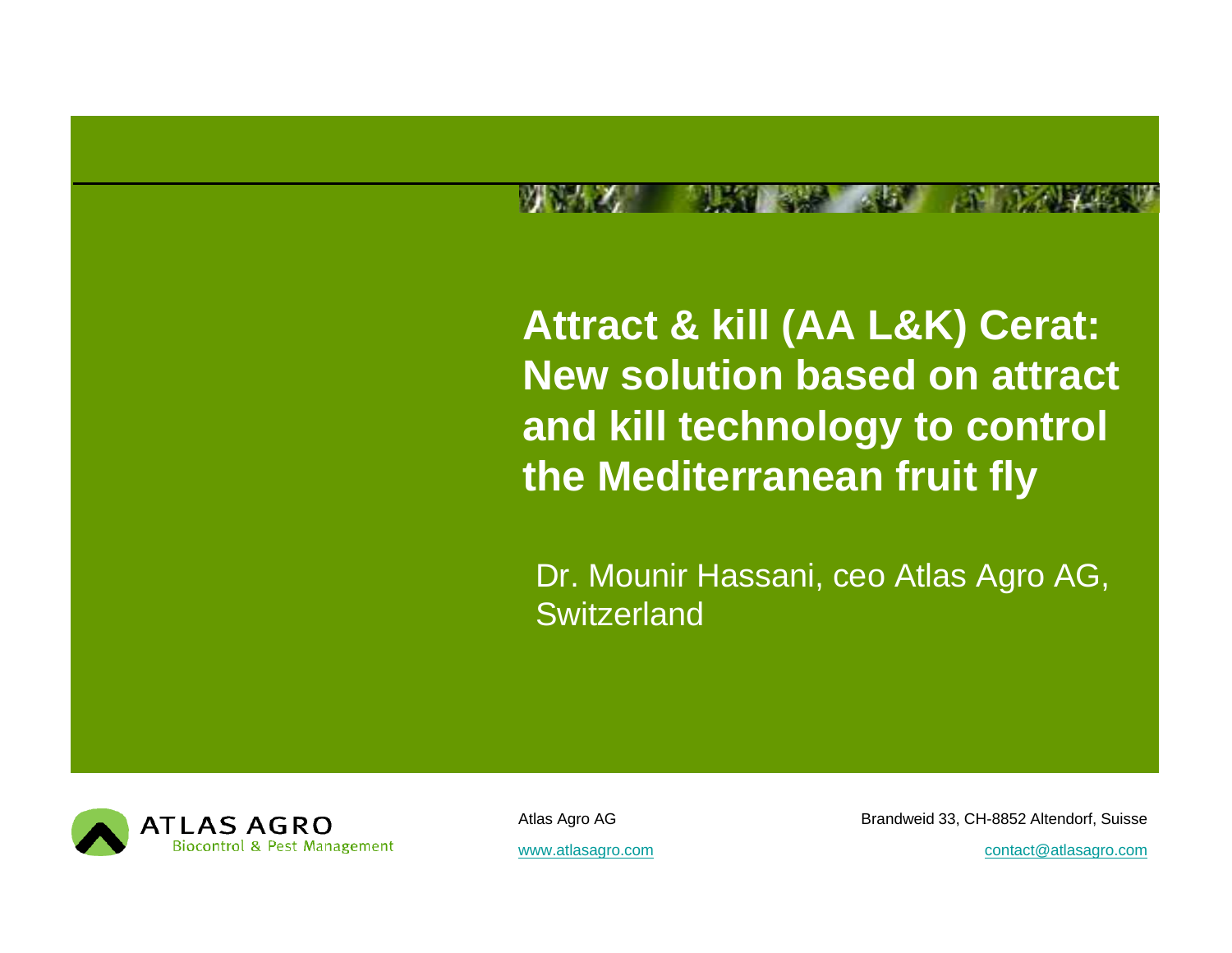## Who is Atlas Agro?



ATLAS AGRO is a Swiss company assembling internationally recognized experts in the field of integrated crop management and biological protection.

Our focus is manufacturing , research, developing and marketing sustainable solutions for crop protection, forestry, apiculture and public hygiene.

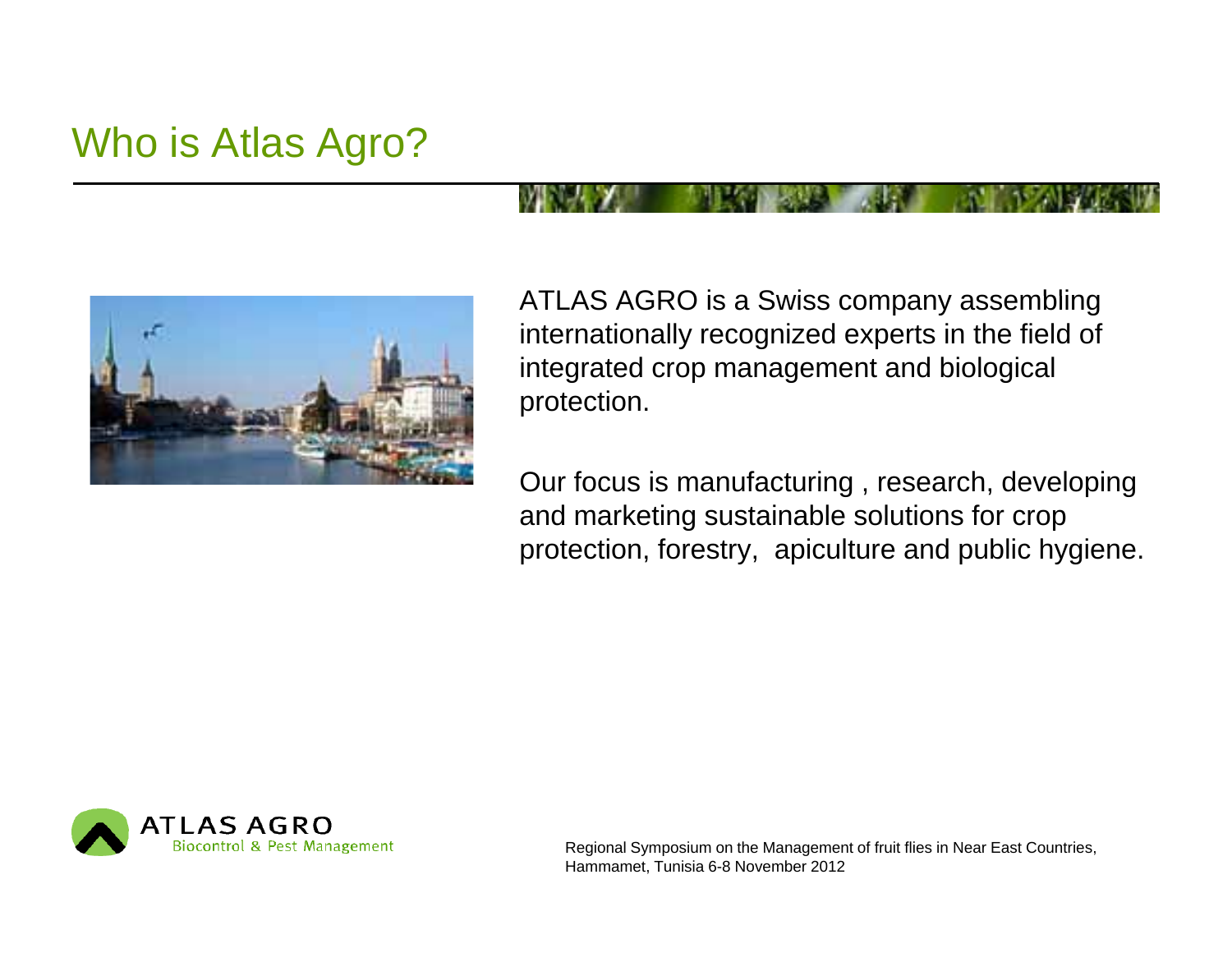## **ATLAS AGRO: Agribusiness Offer**



**ATLAS AGRO Biocontrol & Pest Management**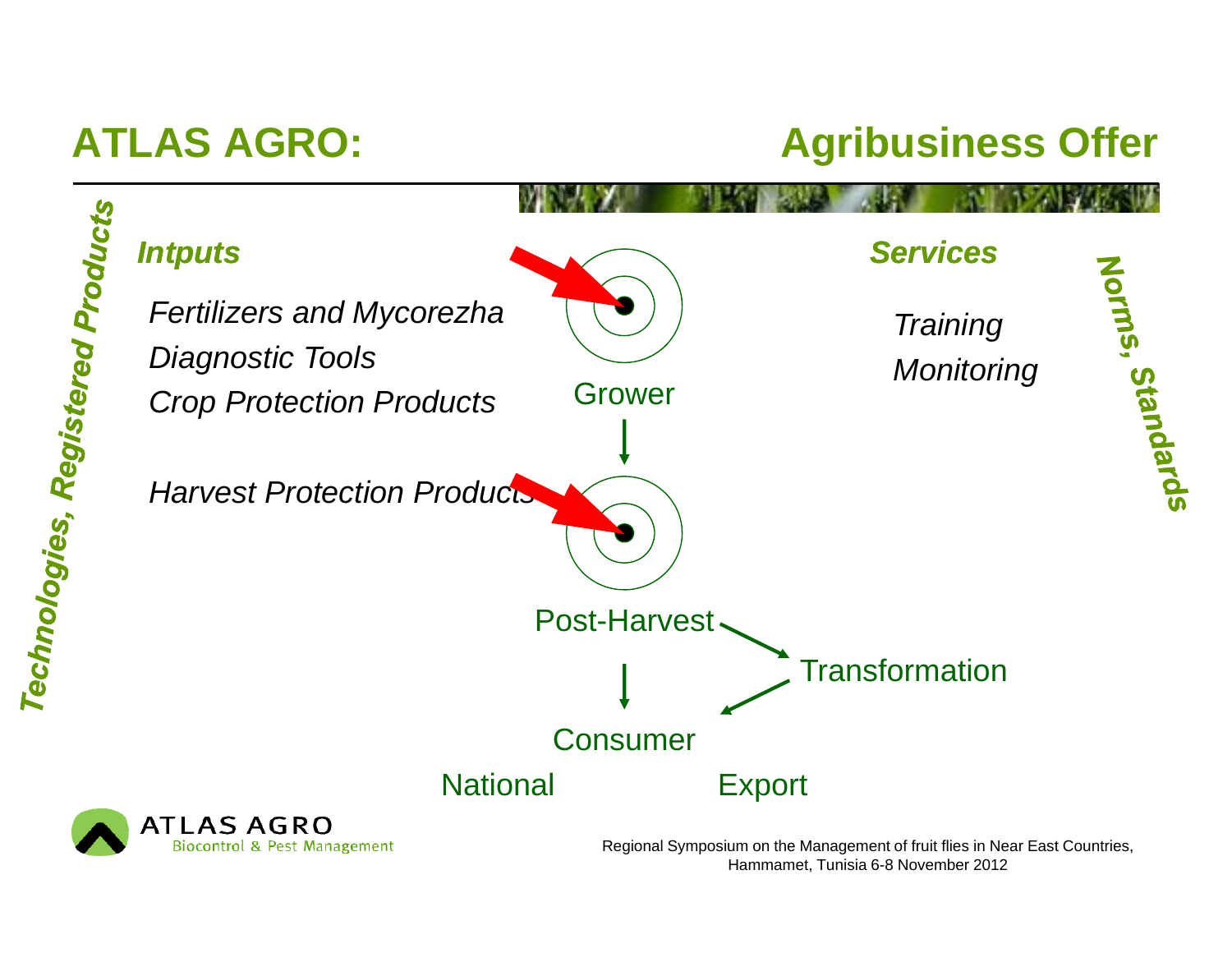## **Some of our solution for agriculture**



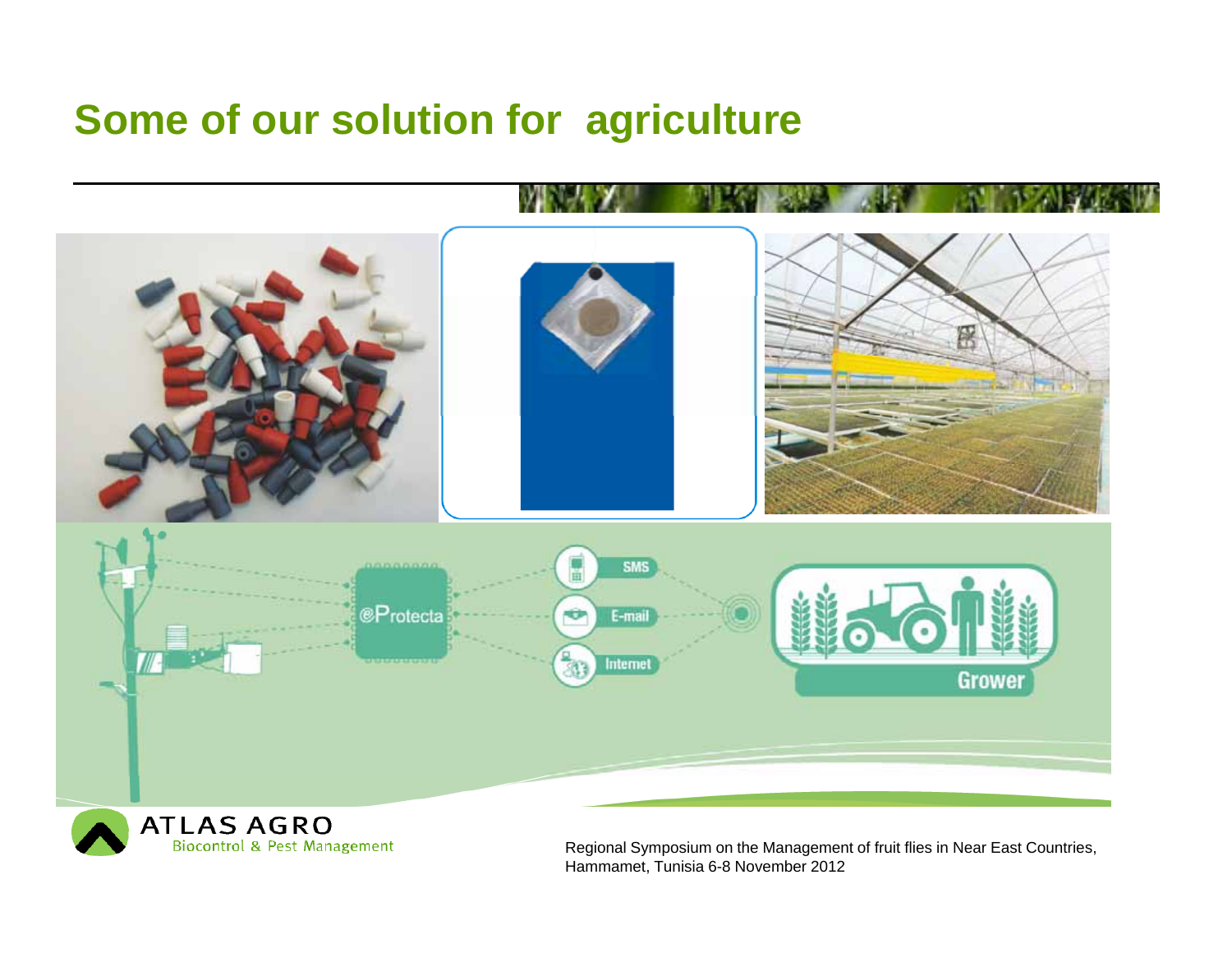## **Solution for fruit fly management**



### **www.eprotecta.com**

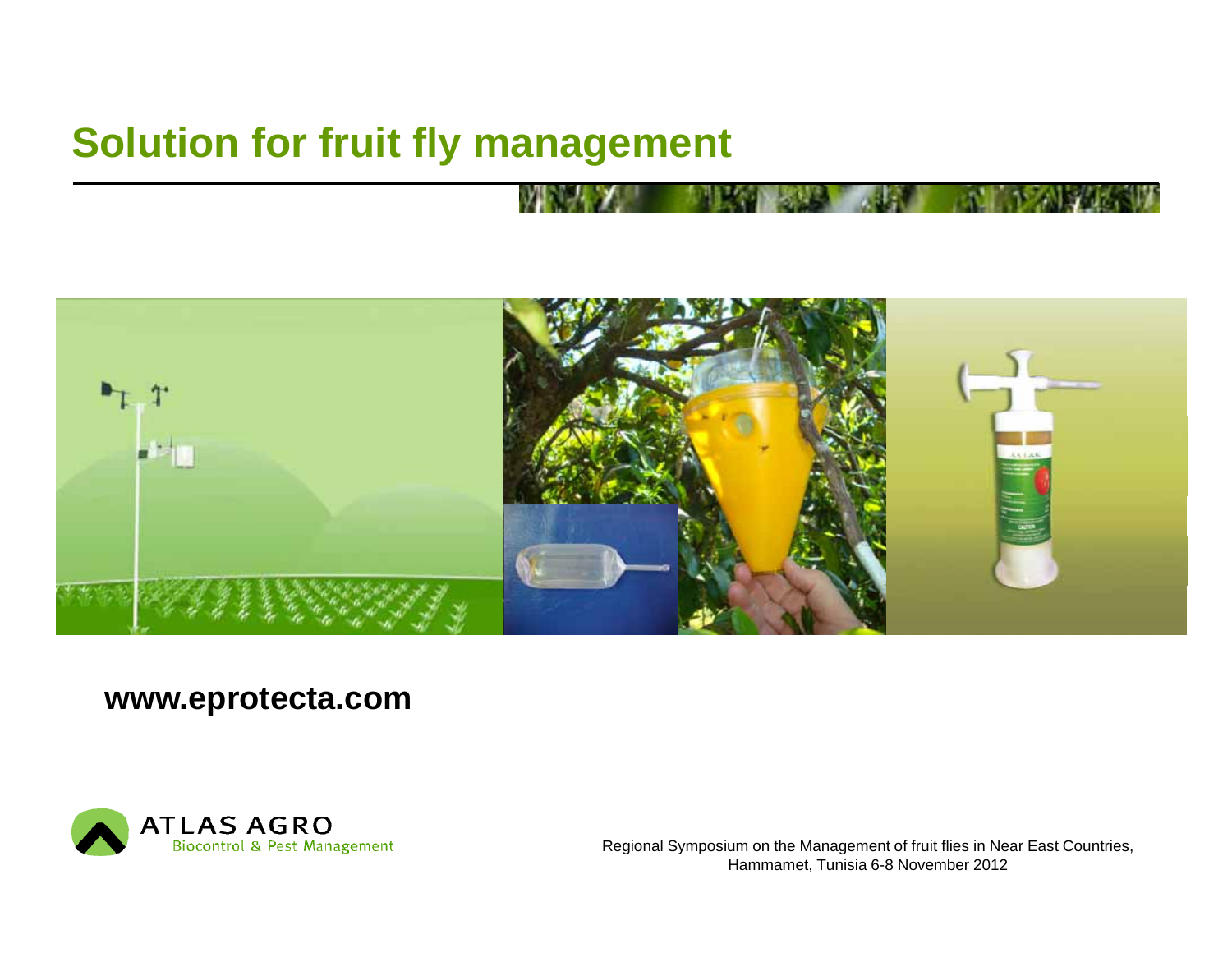## **What is AA L&K CERAT?**

# Enriched Ginger Oil (10.00 %)

+

# Insecticide (6.00 %)

## Stabilizer (84.00 %)

+

- 1.UV Resistance
- $\overline{2}$ Waterproof – 100 %
- 3. $\blacksquare$  Release Attractant constant over 4 – 6 weeks

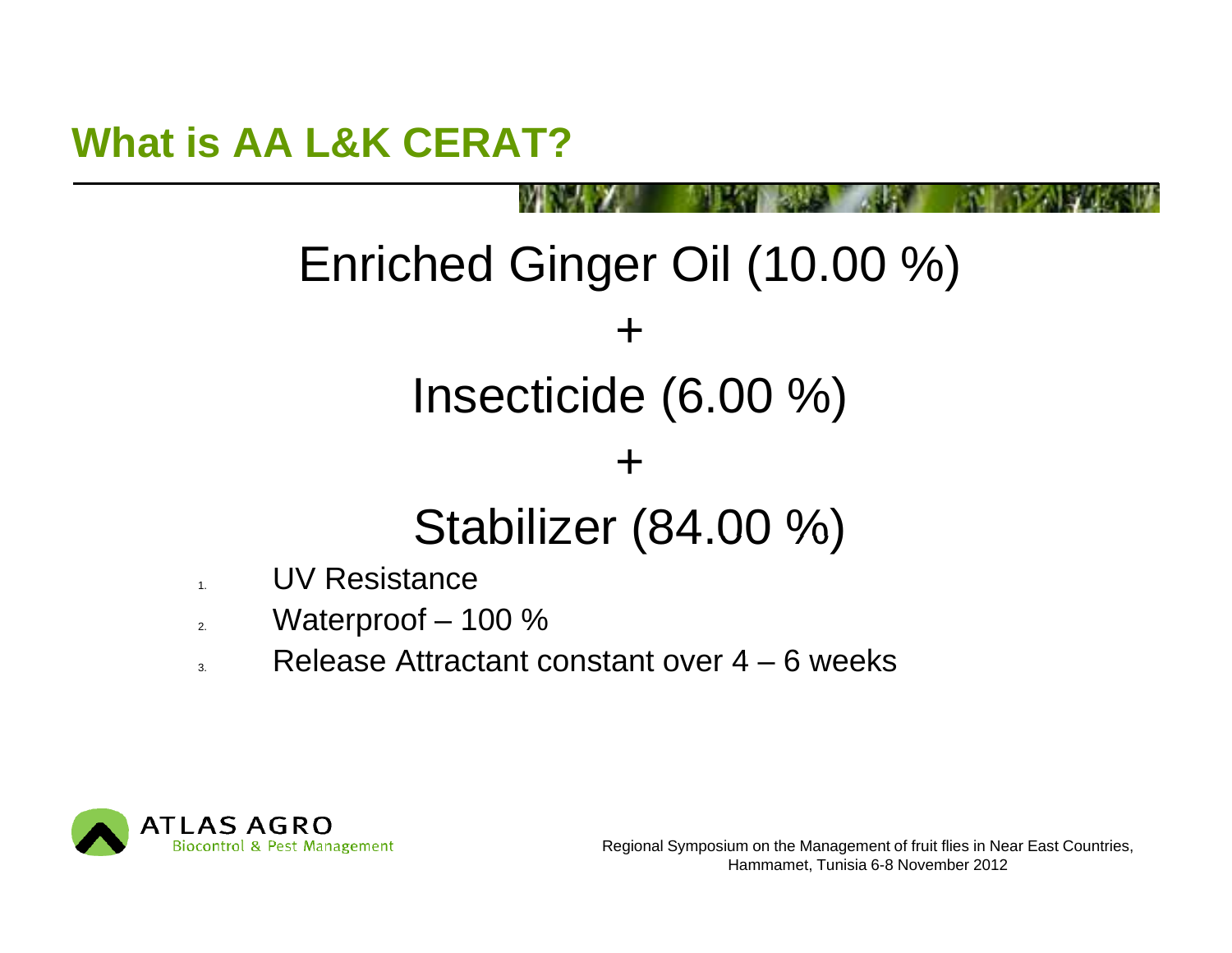## **AA L&K: APPLICATION AND MODE OF ACTION**



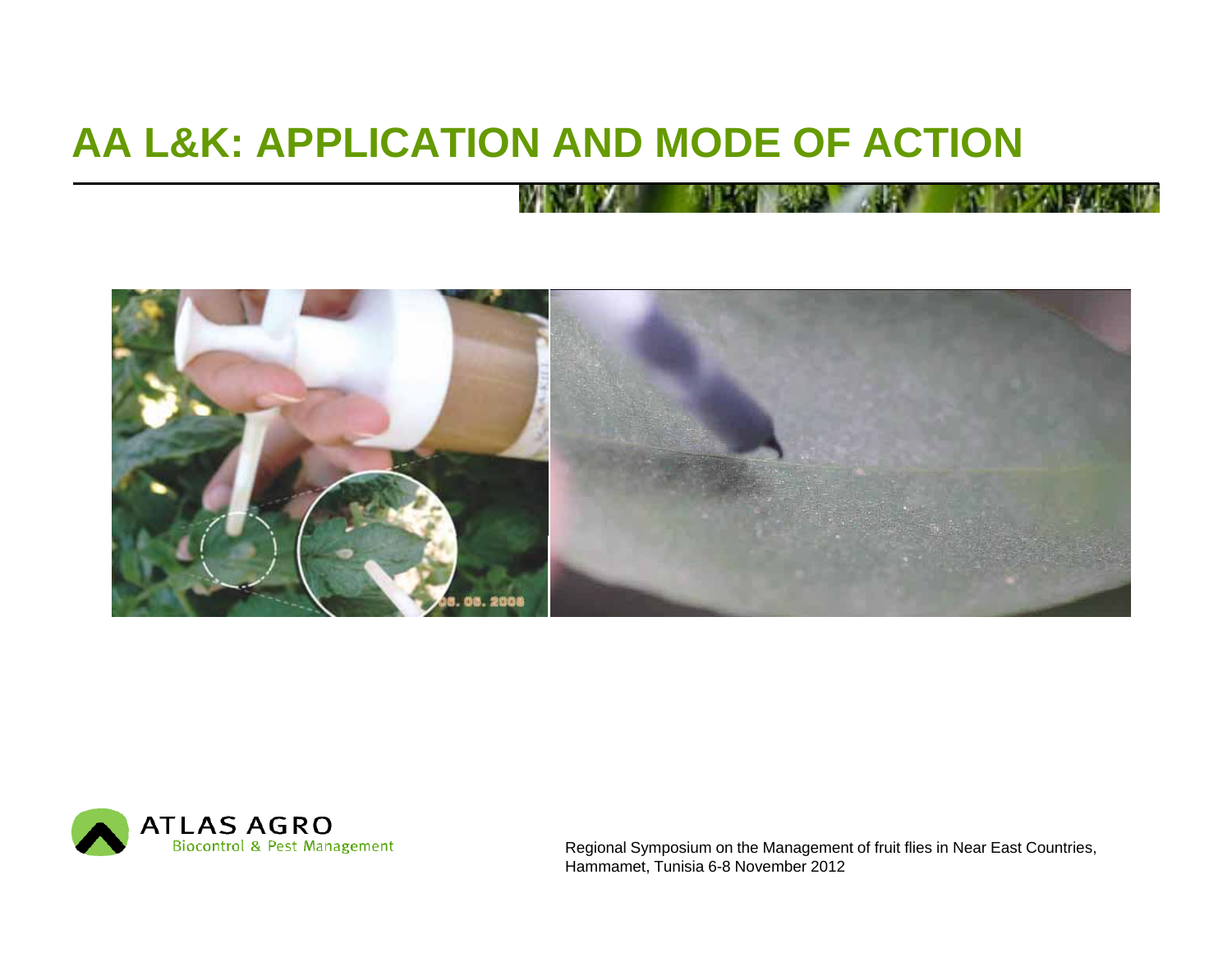## **Why Enriched Ginger Oil (EGO)?**



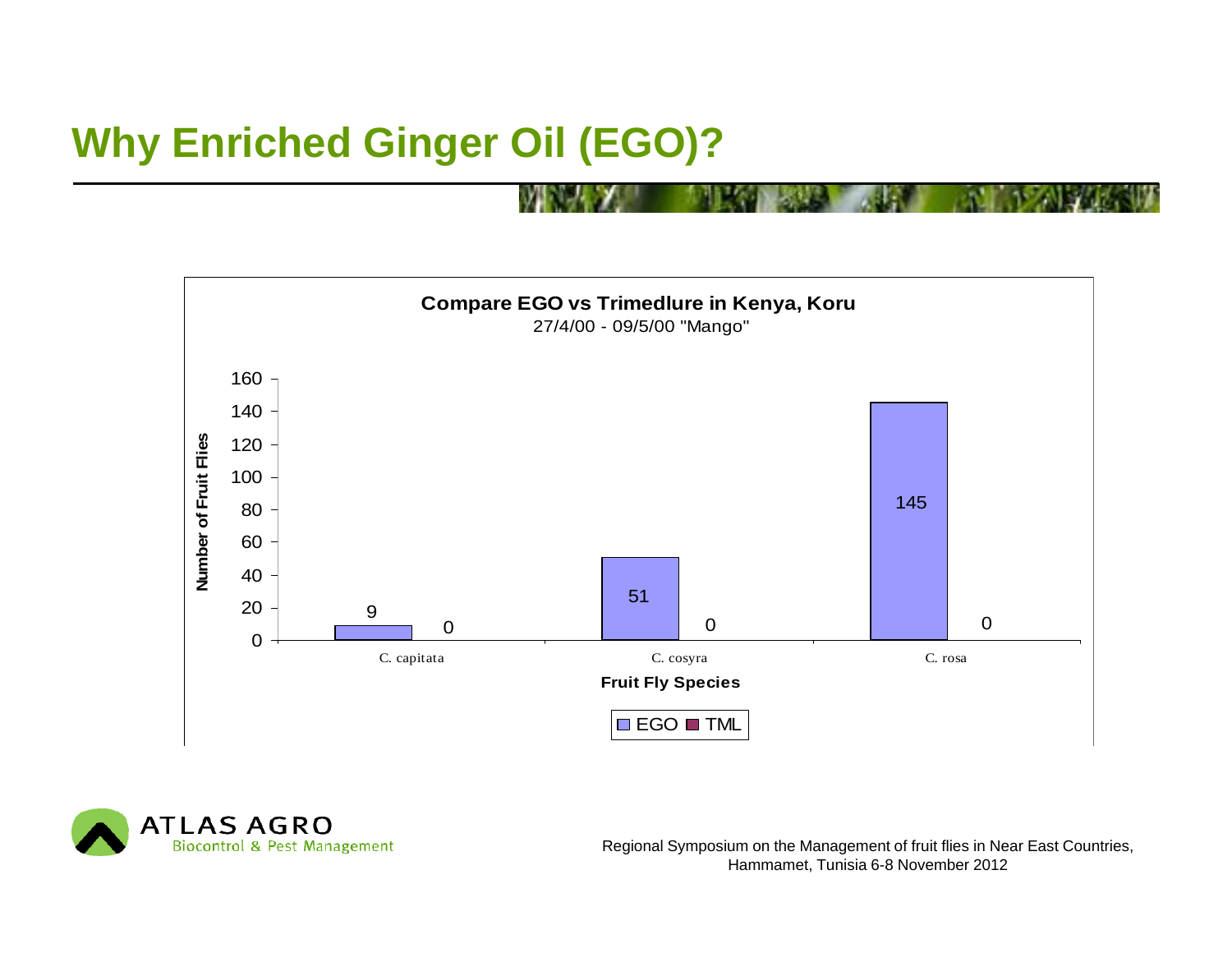## **Compare the efficacy of AA L&K on Citrus and Mango**

- Crops: Citrus, Mango
- **.** Treatments: AA L&K

vs. Standard Baiting

- **.** Replications: 3 and the state of the 4 Replications per trial
- Compare: Trap data and Fruit damage

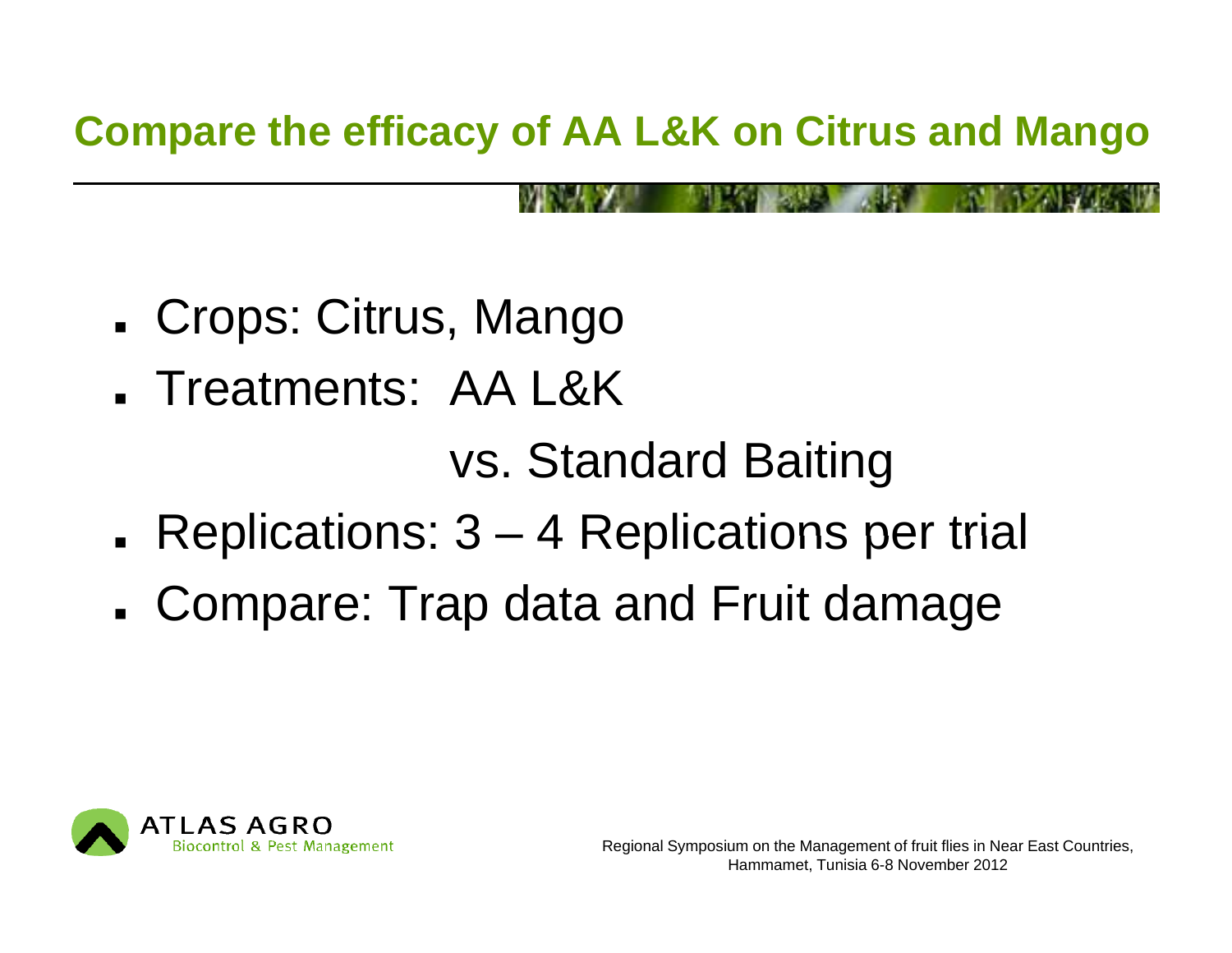### **Compare A & K (EGO) with Standard Baiting Program (Trap data Citrus)**



**ATLAS AGRO Biocontrol & Pest Management**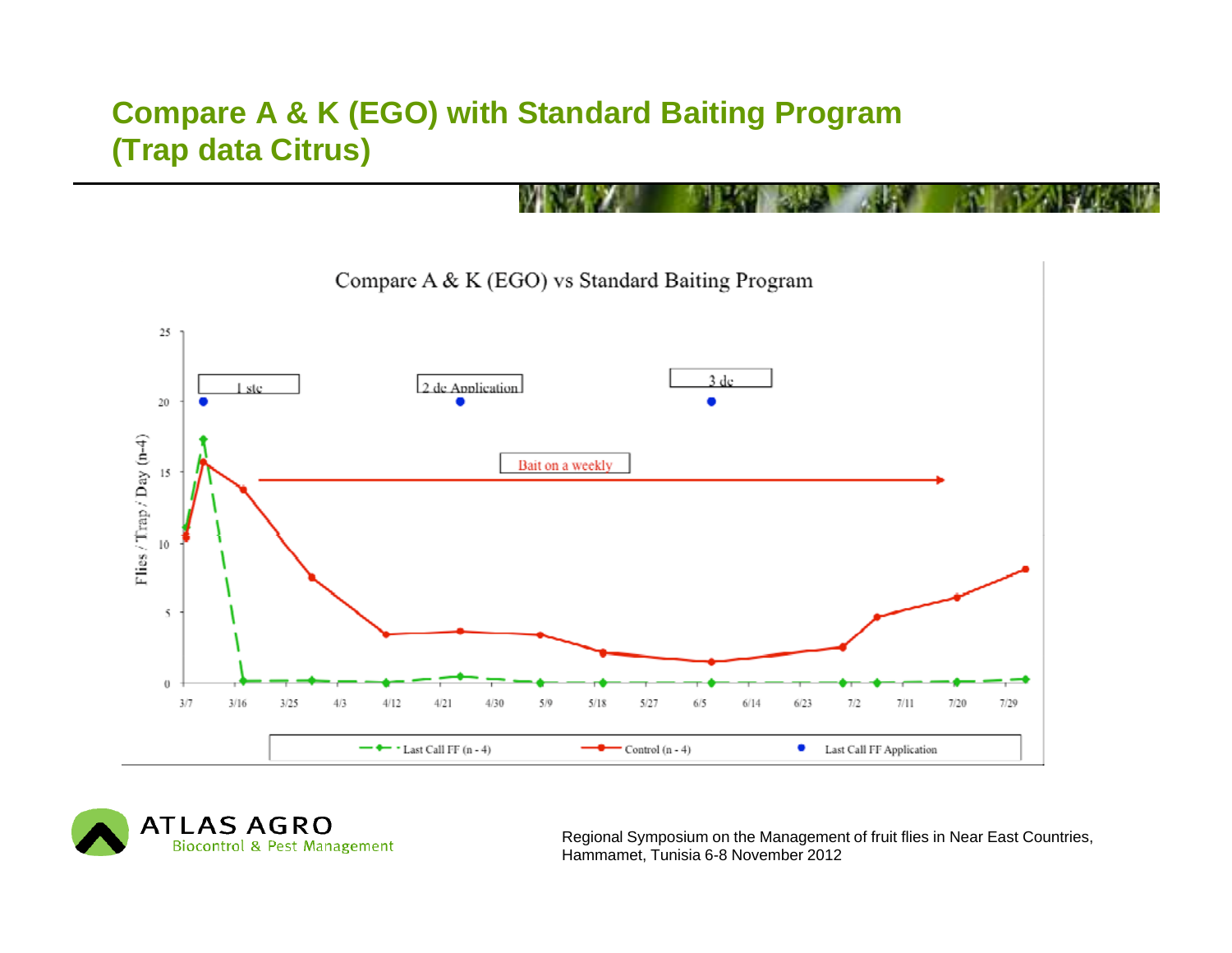## **Compare Fruit Damage "Citrus"**



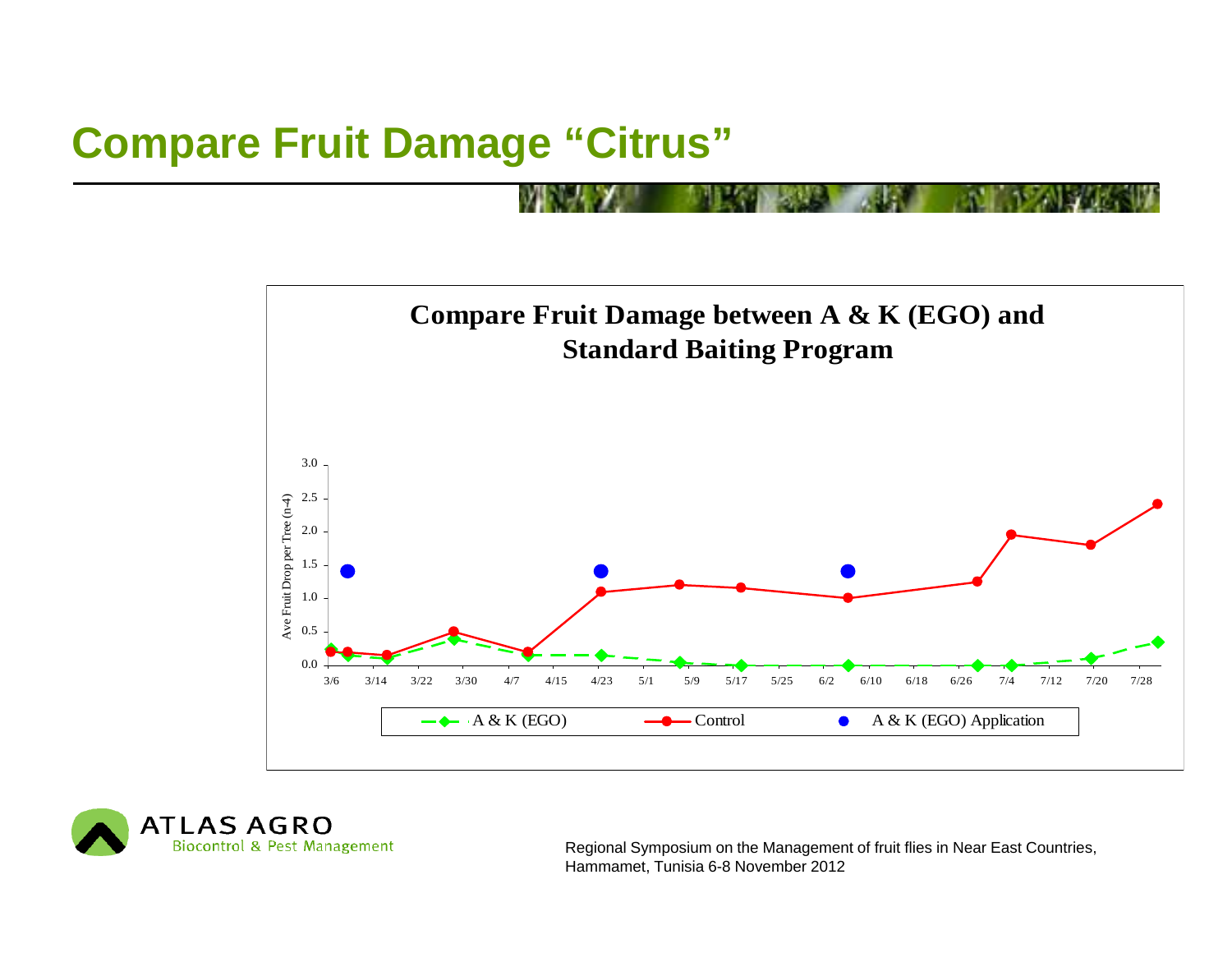- EGO Lure is highly attractive to *C. capitata*, *C. rosa* and *C. cosyra*.
- AA L&K Cerat do control *C. capitata*, *rosa* and *cosyra* effectively in Citrus and Mango orchards.

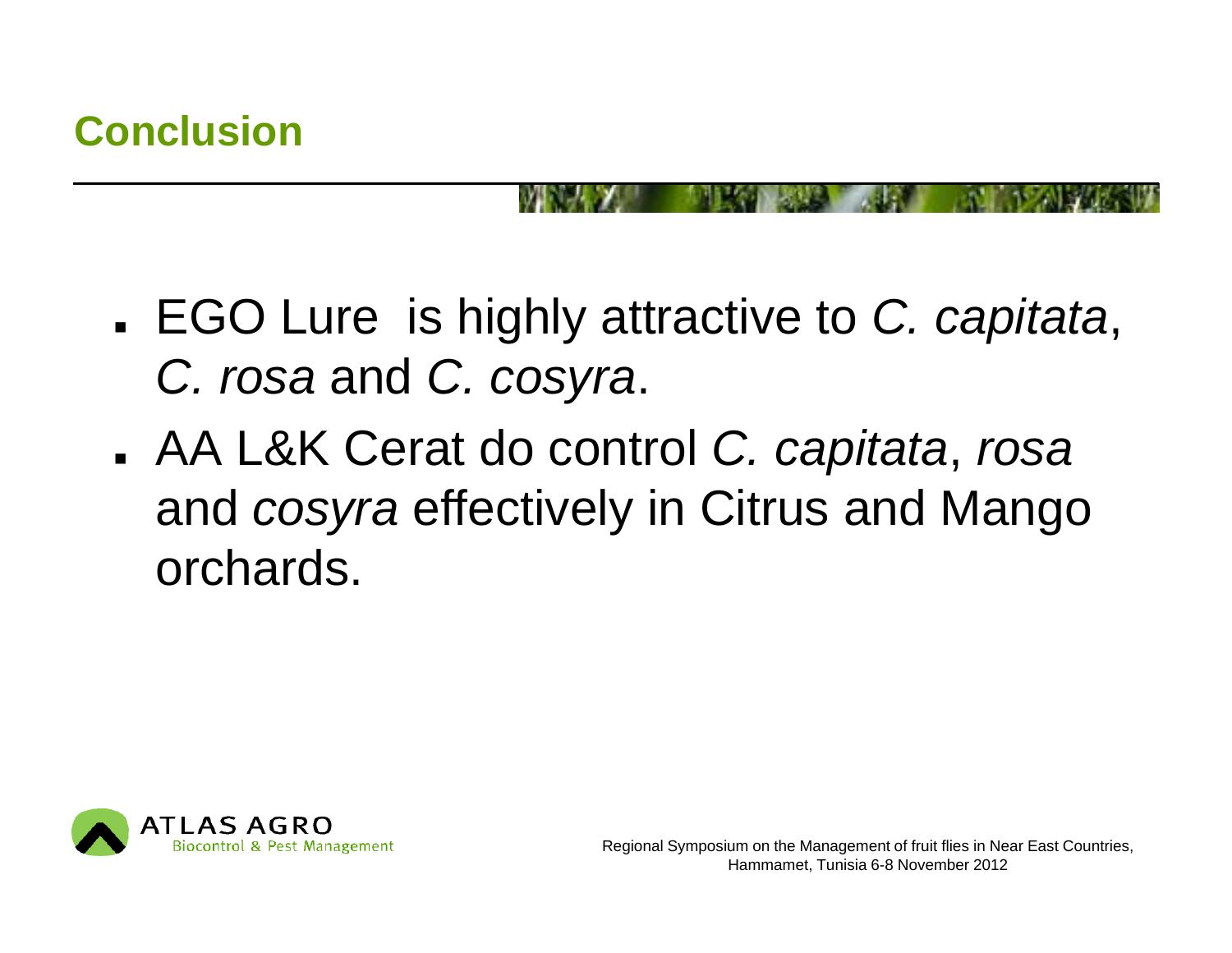## **AA L&K is also available for:**



- $\geq$ *Tuta absoluta*
- > Codling moth (*Cydia pomonella)*
- > Carob moth (*Ectomyloise ceratoniae*)